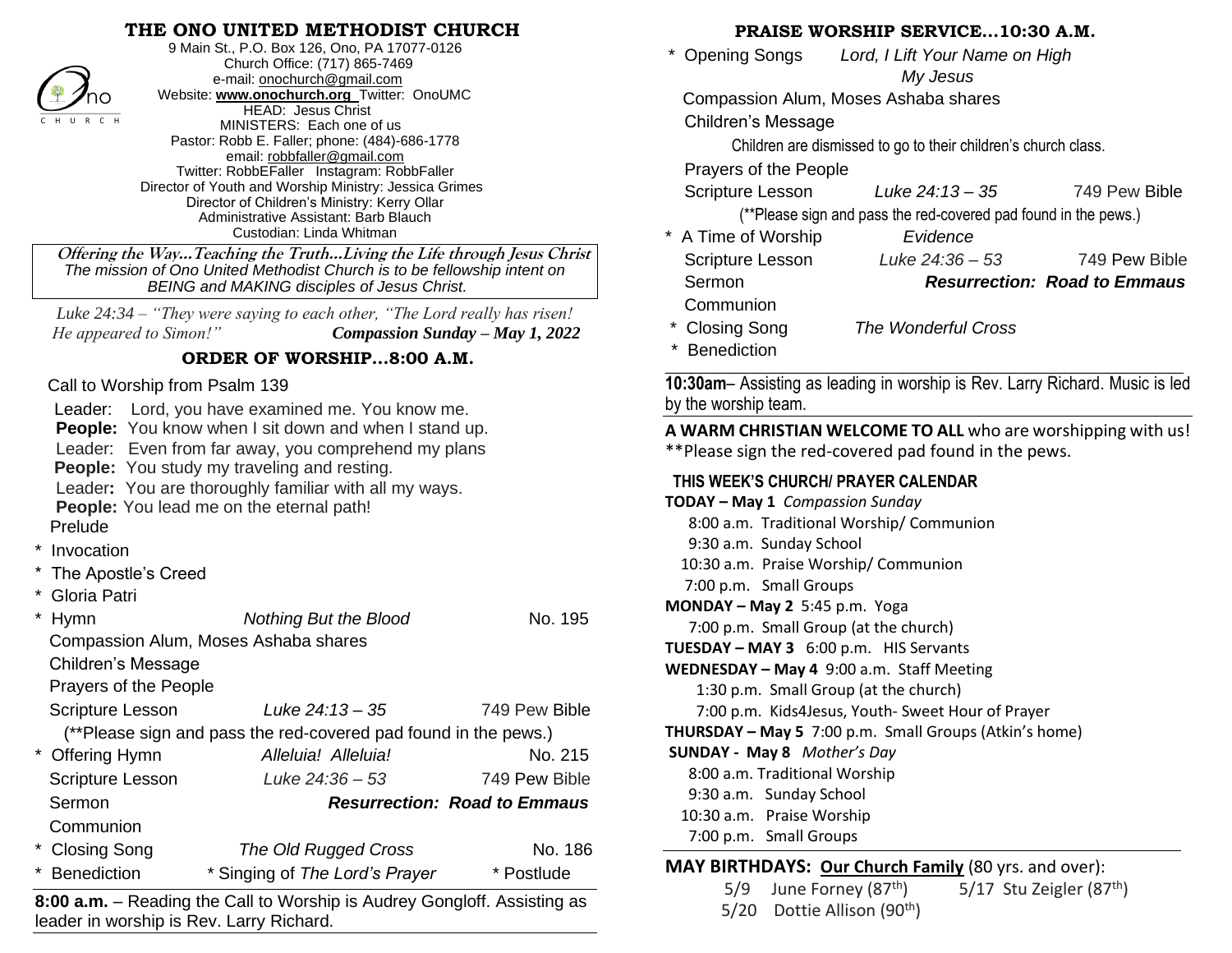# Ono Spring Small Groups



Does being in a small group really change anything in my life? We all long to be connected with friends. We long to know and be known by God. We long to make a difference. Come engage with others and be blessed!

In this 4 week video Bible study, we will take a look at four questions about caring, honesty, failure and action and discover how the answers can lead to growth in our relationships and faith!

| Alay 1, 2, 4, 5 | Week #1 What if we cared?                               |
|-----------------|---------------------------------------------------------|
|                 | May 8, 9, 11, 12 Week $#2$ What if  we are honest?      |
|                 | May 15, 16, 18, 19 Week #3 What if we have failed?      |
|                 | May 22, 23, 25, 26 Week #4 What ifwe got off the couch? |

Sessions will begin @ 7pm and a Wednesday afternoon group at 1:30 p.m. with a corporate time of worship and video and then breakout time with a small group for discussion! The whole family can attend – we will have groups for children, youth and adults! Child care will be provided on Sunday evenings for small children.

If Sunday nights don't fit your schedule additional groups will meet each week-Sundays at 9:30am; Mondays at 7pm (No childcare) (May 2, 9, 16, 23); a Wednesday group will meet at the church at 1:30pm (no childcare) (May 4, 11, 18, 25) a Thursday group will meet at the Atkins home- 1774 Blacks Bridge Rd, Annville at 7pm (children welcome) (May 5, 12, 19, 26)



**COMPASSION SUNDAY** is today! Special thanks to Moses Ashaba for coming to Ono to celebrate with us and share his experience. If you would like to sponsor a child, please stop by the Compassion table in the narthex or contact Cathy Boyanowski at 717-376-8055 or [cboyanowski@yahoo.com.](mailto:cboyanowski@yahoo.com) Packets will continue to be available throughout the month of May or you can visit Compassion.com at your convenience. Thank you for making a difference in the lives of these children!

**THANK YOU PLAQUE from SAMARITAN'S PURSE:** Our church received a plaque which is placed by our Mission's bulletin board for you to see. The inscription reads: "*In appreciation of 10 years of partnership with Operation Christmas Child" from Franklin Graham "Whoever receives one of these little children in My Name receives Me" (Mark 9:37)* Ono extends a special thanks to Mary College and all those that volunteered and packed shoeboxes over the past 10 years.

**YOU'RE INVITED TO A PICNIC:** We are in the initial planning stages for a mother/daughter picnic to be held on Saturday, May 14 at 11:00 a.m. in the fellowship hall. Prior to finalizing our plans we want to ensure that there is enough interest. Please fill out the form (found in narthex) to indicate you are interested in attending. Please include the number of people in your party.

You would be packing your own picnic basket but drinks and dessert would be provided. Tickets would cost \$5 for ages 5 and up. Children under age 5 would be free. *NO MONEY IS BEING COLLECTED AT THIS TIME.* We are just taking an initial count of those interested in attending.

Games, stories and prizes will be part of the fun! Please bring your favorite teddy bear! Teddy bears eat free! Contact Ilene Schriver or Audrey Gongloff for further details or with any questions. **Final count is needed by TODAY - May 1st .** A basket is in the narthex to place your paper indicating your interest in attending.

**WOMEN'S RETREAT at GRETNA GLEN!** Ladies – Mark your calendars for October 14 – 16, 2022. If you are interested in attending, please submit at \$60 deposit by May 8<sup>th</sup>. Contact Staci Murray with questions, 717-329-1710.

**BROCHURES FOR GRETNA GLEN CAMP AND RETREAT CENTER** are available in the narthex. Ono Church will pay  $\frac{1}{2}$  of your child's camp cost, up to \$195. Example: If a camp costs \$400, Ono will pay \$195; if a camp costs \$200, Ono will pay \$100. If you register your child online, please remember to give the paperwork to the office to receive the credit. We need a copy of the paper showing the camper's name, name of camp and the cost of the camp.